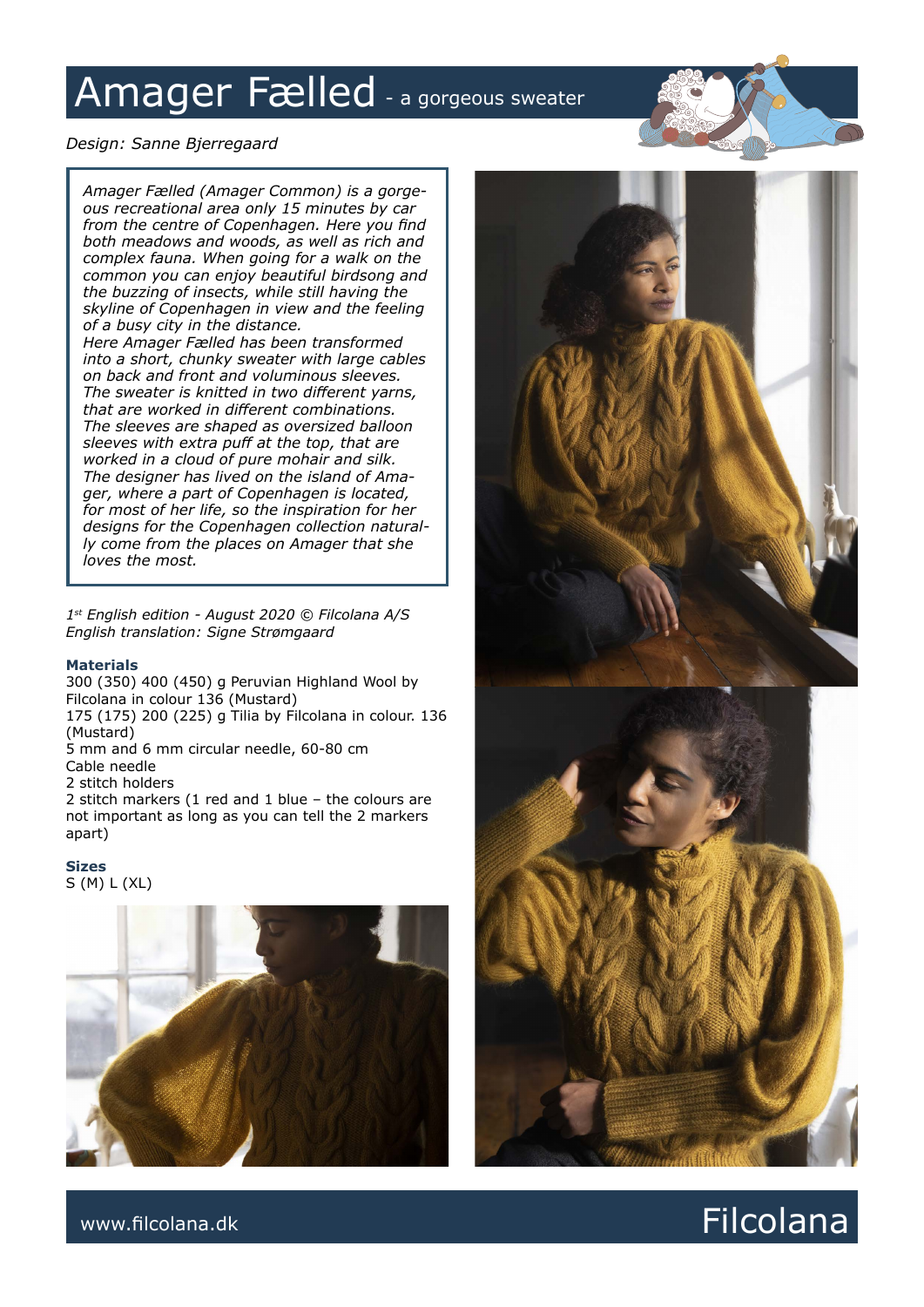# Amager Fælled Page 2

#### **Measurements**

Body, chest: 84-89 (90-95) 96-104 (105-116) cm Sweater, chest: 90 (96) 105 (117) cm Total length: 46 (51) 51 (56) cm Sleeve length: 54 (56) 56 (58)

#### **Gauge**

14 sts x 19 rows in stockinette stitch on a 6 mm needle with 1 strand of each yarn held together =  $10 x$ 10 cm.

#### **Directions for knitting**

Amager Fælled is worked seamlessly in the round from the bottom up. The body is divided at the armholes and front and back are finished separately. The cable pattern is continued up through the collar. Before the sleeves are worked, stitches are picked up and knitted along the lower hem and a rib edge is worked. Stitches for the sleeves are picked up and knitted along the armholes and the sleeves are worked on Tilia to the cuffs, which are worked in one strand of each yarn held together throughout.

#### **Special abbreviations**

Kfb (increase): Knit into the front, then the back of the same stitch.

#### **Special techniques**

Short rows - GSR (German short rows): Work to where the turn needs to be, turn, then slip the first stitch purl-wise with the yarn held in front. Bring the working yarn up and over the needle and down on the other side, pulling hard enough on the yarn to make the stitch on the needle look like a double stitch (the 2 legs of the stitch are visible). Continue row as pattern describes.

When working across the stitch that looks like a double stitch, work it as 1 stitch, either knitting or purling the 2 legs together, as the pattern describes. Stretchy bind-off: P2, \*insert left needle into both sts on the right needle, so the left needle is closest to you, catch the working yarn with the right needle and pull it through both sts, let both sts fall of the right needle, then slip the new stitch to the right needle, p1\*, repeat from \* to \* until all sts have been bound off.

# **Cable pattern (worked in the round)**

Rounds 1-11: K24.

Round 12: Slip next 6 sts onto cable needle and hold to back of work, k6, then k6 from cable needle, slip next 6 sts to cable needle and hold to front of work, k6, then k6 from cable needle.

# **Cable pattern (worked back and forth)**

Rows 1, 3, 5, 7, 9 and 11: P24.

Rows 2, 4, 6, 8 and 10: K24.

Row 12: Slip next 6 sts onto cable needle and hold to back of work, k6, then k6 from cable needle, slip next 6 sts to cable needle and hold to front of work, k6, then k6 from cable needle.



#### **Body**

Cast on 204 (212) 224 (240) sts on a 6 mm circular needle with 1 strand of each yarn held together. Join in the round and place a marker for the beginning of the round and a second marker after 102 (106) 112 (120) sts.

Round 1 (set-up round): Purl 9 (11) 13 (15) sts, k24 (Round 11 of cable pattern), purl 6 (6) 7 (9) sts, k24 (Round 11 of cable pattern), purl 6 (6) 7 (9) sts, k24 (Round 11 of cable pattern), purl 18 (22) 26 (30) sts, (the side marker is at the centre of these sts), k24 (Round 11 of cable pattern), purl 6 (6) 7 (9) sts, k24 (Round 11 of cable pattern), purl 6 (6) 7 (9) sts, k24 (Round 11 of cable pattern), purl 9 (11) 13 (15) sts. Work in pattern as established, working the cable pattern (see above) across all knitted stitch sections – starting with Round 12, until the body measures approx. 23 (28) 28 (23) cm. End on Round 9 of the cable pattern.

Now divide the body and finish front and back separately.

Next round: Bind off the 2 (4) 5 (7) sts before the marker off knit-wise, remove marker, then bind off the next 2 (4) 5 (7) sts knit-wise, work in pattern to 2 (4) 5 (7) sts before next marker, bind off the next 4 (8) 10 (14) sts knit-wise (remove marker), then work in pattern to the bound off sts.

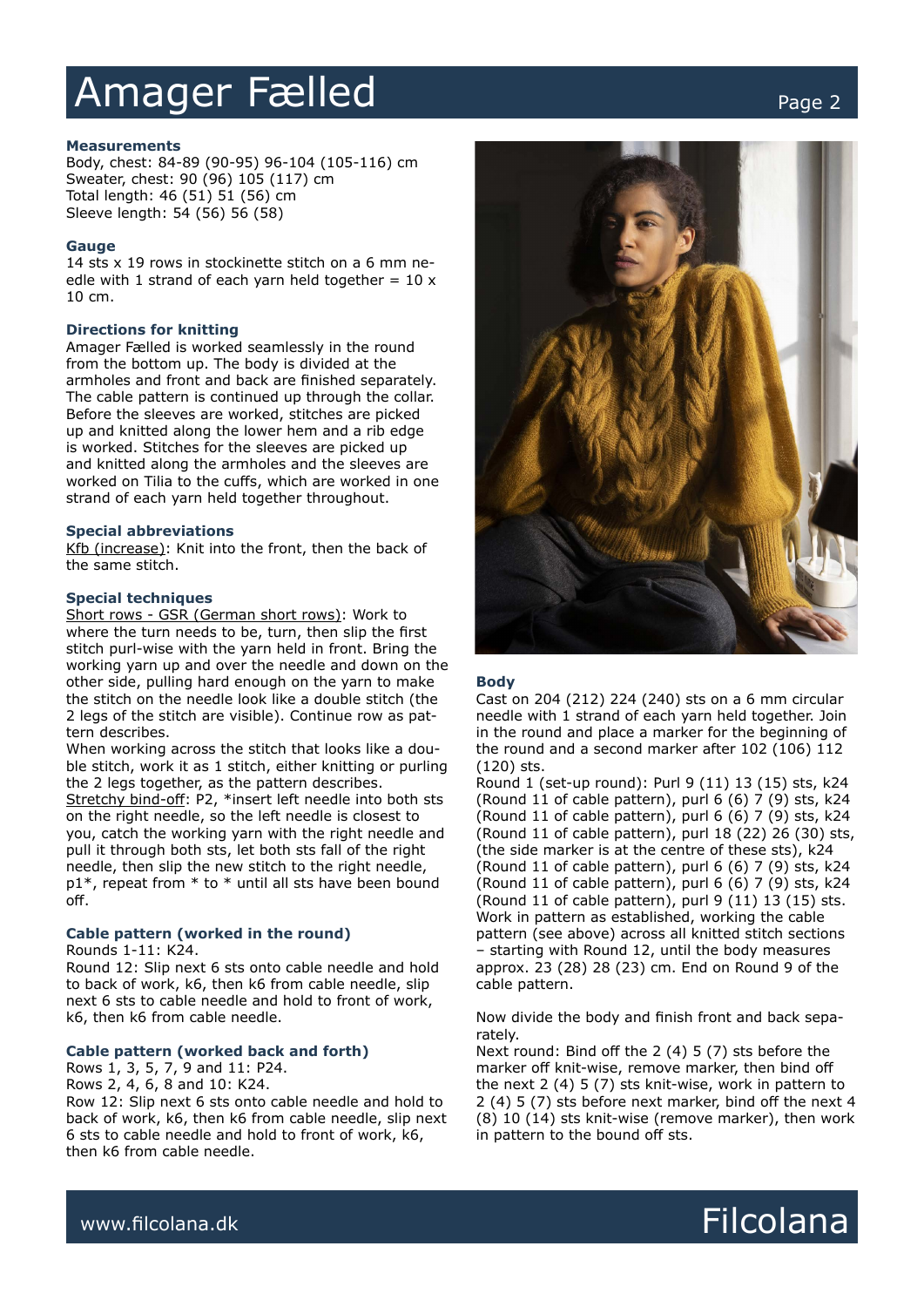# Amager Fælled Page 3

Turn the work and work back and forth across the 98 (98) 102 (106) sts for the back. The cable pattern is now worked back and forth (see top of pattern).

### **Back**

#

Bind off 2 sts at the beginning of the next 2 rows, then bind off 1 stitch at the beginning of the next 6 rows. There are now a total of 88 (88) 92 (96) sts on the needle.

There are now 2 (2) 3 (3) sts on the outside of each cable at either end of the needle.

Work straight in pattern, purling the first and last 2 (2) 3 (3) sts on RS rows and knitting them on WS rows. #

Continue as established until the work measures approx. 18 (18) 18 (23) cm from the bottom of the armholes. End on Row 12 of the cable pattern patter, which is a RS row.

Next row (WS): Knit 2 (2) 3 (3) sts, p6, [p2tog] 6 times, p6, knit 6 (6) 7 (9) sts, p24 (centre cable), knit 6 (6) 7 (9) sts, p6, [p2tog] 6 times, p6, knit 2 (2) 3 (3) sts.

The cables closest to the edges have now been reduced to 18 sts and there are 76 (76) 80 (84) sts on the needle.

Next row: Purl 2 (2) 3 (3) sts, k18, purl 6 (6) 7 (9) sts, k24, purl 6 (6) 7 (9) sts, k18, purl 2 (2) 3 (3) sts. Next row: Knit 2 (2) 3 (3) sts, p18, knit 6 (6) 7 (9) sts, p24, knit 6 (6) 7 (9) sts, p18, knit 2 (2) 3 (3) sts. Let the sts rest while the front is being worked.

# **Front**

Join the yarn from the WS and work across the resting sts for the front. Work the same as for the back from # to #. Work straight in pattern as established until the front measures approx. 16 (16) 16 (21) cm



from the bottom of the armholes. End on Row 9 of the cable pattern, which is a WS row.

# **Shoulders**

Row 1 (RS): Purl 2 (2) 3 (3) sts, k24, p5, turn work and let remaining sts rest.

Row 2: Bind off 2 sts, work sts as they present (knit the knit sts and purl the purl sts) to end of row. Row 3: Work in pattern (remembering to work cable along the way) to end of row.

Row 4: Bind off 1 sts, k1, p6, [p2tog] 6 times, p6, knit 2 (2) 3 (3) sts.

Row 5: Purl 2 (2) 3 (3) sts, k18, purl to end of row. Row 6: Bind off 1 sts, p18, knit 2 (2) 3 (3) sts. Now bind off the shoulder together with the corresponding back shoulder as follows:

Place the first 21 (21) 22 (22) sts from the back (left shoulder) on an extra needle, hold the two sets of sts right sides together and knit together the sts from each needle with a third needle, while at the same time binding them off.

Slip the first 26 (26) 28 (32) sts from the front (as seen from the RS) to a stitch holder. Re-join the yarn at the right shoulder and work as follows: Row 1 (RS): Bind off 2 sts, work in pattern to end of row.

Row 2: Work sts as they present to end of row. Row 3: Bind off 1 st, work in pattern to end of row (remembering to work cable along the way). Row 4: Knit 2 (2) 3 (3) sts, p6, [p2tog] 6 times, p6, k2.

Row 5: Bind off 1 st, k18, purl 2 (2) 3 (3) sts. Row 6: Knit 2 (2) 3 (3) sts, p18, k1.

Place the last 21 (21) 22 (22) sts from the back on an extra needle and bind off together with the front sts the same way on the left shoulder.

# **Neck edge**

Be aware that you are two different places in the cable pattern on front and back. It can be helpful to mark down each round you have worked on each cable, so you do not loose your place in the pattern. Start at the right shoulder seam and pick up and knit sts with a 6 mm circular needle along the neck edge as follows:

Pick up and knit 1 st at the shoulder seam, then work across the resting sts as they present (working round 6 of the cable pattern), pick up and knit 1 st in the shoulder seam, pick up and knit 7 (7) 8 (10) sts along the edge to the resting sts, p1, work round 10 of the cable pattern, p1, pick up and knit 7 (7) 8 (10) sts. There are now a total of 76 (76) 78 (86) sts on the needle.

Join in the round. Work as the sts present, meaning purl the sts between the cables and work the correct rounds of the cable pattern across the cable sts for a total of 15 rounds. The last round of the front cable pattern is Round 2.

Bind off as follows: Bind off all purl sts using the stretchy bind-off method (see Special technique at